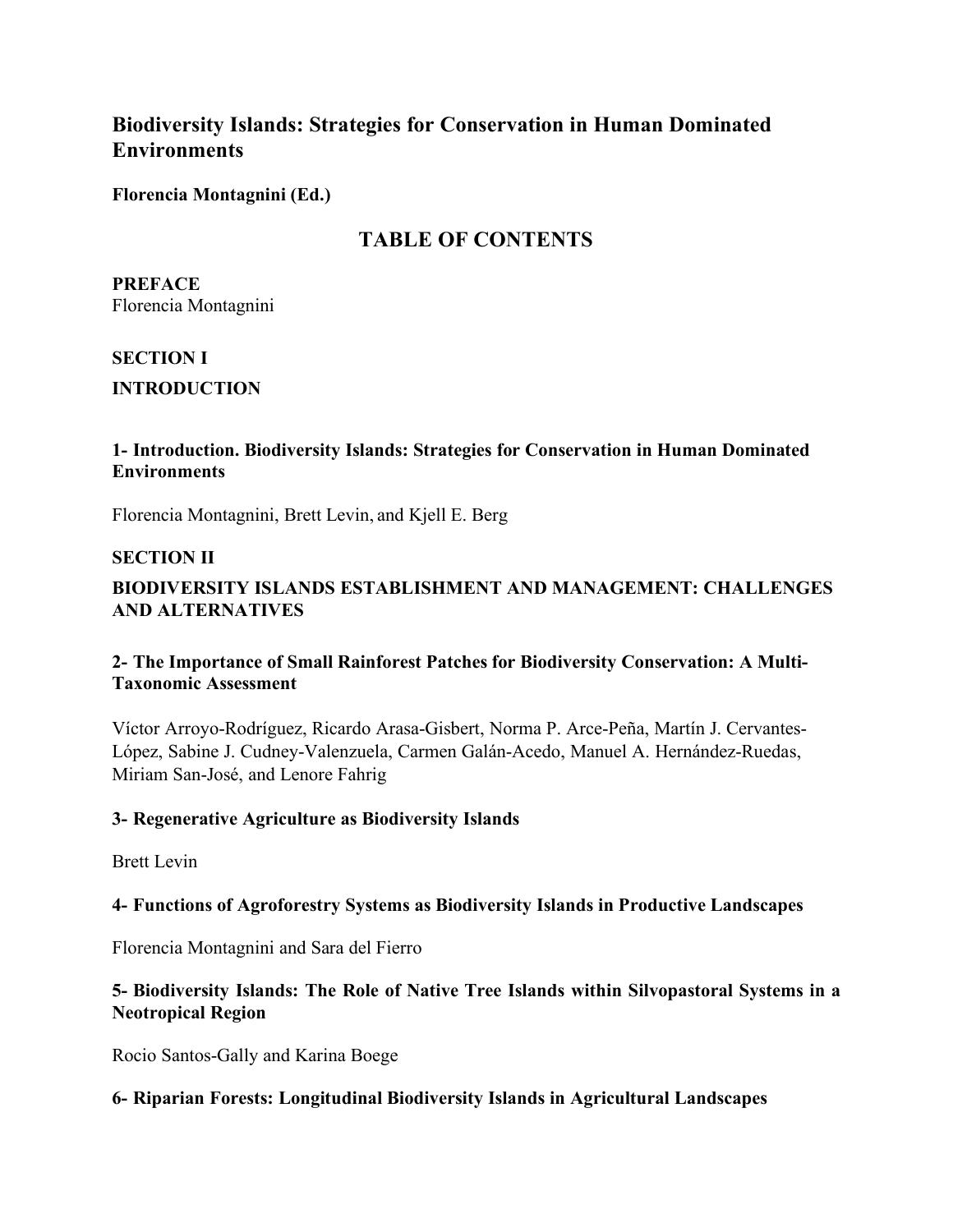Lina Paola Giraldo, Julián Chará, Zoraida Calle, and Ana M. Chará-Serna

## **7- Conservation and Registration of Seed Sources in Reserve Remnants in the Province of Misiones, Argentina**

Beatriz I Eibl, Florencia Montagnini, Lucas N López, Hector F Romero, Claudio J Dummel, Guillermo Küppers, Miguel A López, Pedro Lavignolle, Jorge Cortes, Marcelo A De La Vega

## **SECTION III**

## **BIODIVERSITY ISLANDS ACROSS THE GLOBE: CASE STUDIES**

## **8- Island of Forests Among Savannahs: Key Elements for Conservation and Production in the Paraguayan Humid Chaco**

Rafaela Laino, Karim Musalem, Luis Domingo Laino, Andrea Caballero-Gini, Diego Bueno, Lidia Aranda, Alberto Esquivel, Marcela Ferreira Riveros, Lía Romero Nardelli, Nicolás Cantero, and Rebeca Irala

#### **9- Biodiversity Islands and Dominant Species in Agricultural Landscapes of the South Western Amazon, Perú**

Zoyla Mirella Clavo Peralta, Jorge Washinton Vela Alvarado, and Carlos Mariano Alvez-Valles

## **10- The Monteverde Cloud Forest: Evolution of a Biodiversity Island in Costa Rica**

Quint Newcomer, Fabricio Camacho Céspedes, and Lindsay Stallcup

#### **11- A Highly Productive Biodiversity Island within a Monoculture Landscape: El Hatico Nature Reserve (Valle Del Cauca, Colombia)**

Zoraida Calle D., Carlos Hernán Molina C., Carlos Hernando Molina D., Enrique José Molina D., Juan José Molina E., Bernardo Murgueitio C., Amalia Murgueitio C., and Enrique Murgueitio R.

#### **12- Hacienda Pinzacuá: An Example of Regenerative Agriculture Amidst a Transformed Landscape in the Colombian Andes**

Irene Montes-Londoño, Alicia Calle, Olimpo Montes, and Arturo Montes

## **13- Islands of Trees in Long-Fragmented Landscapes in Great Britain**

Keith J. Kirby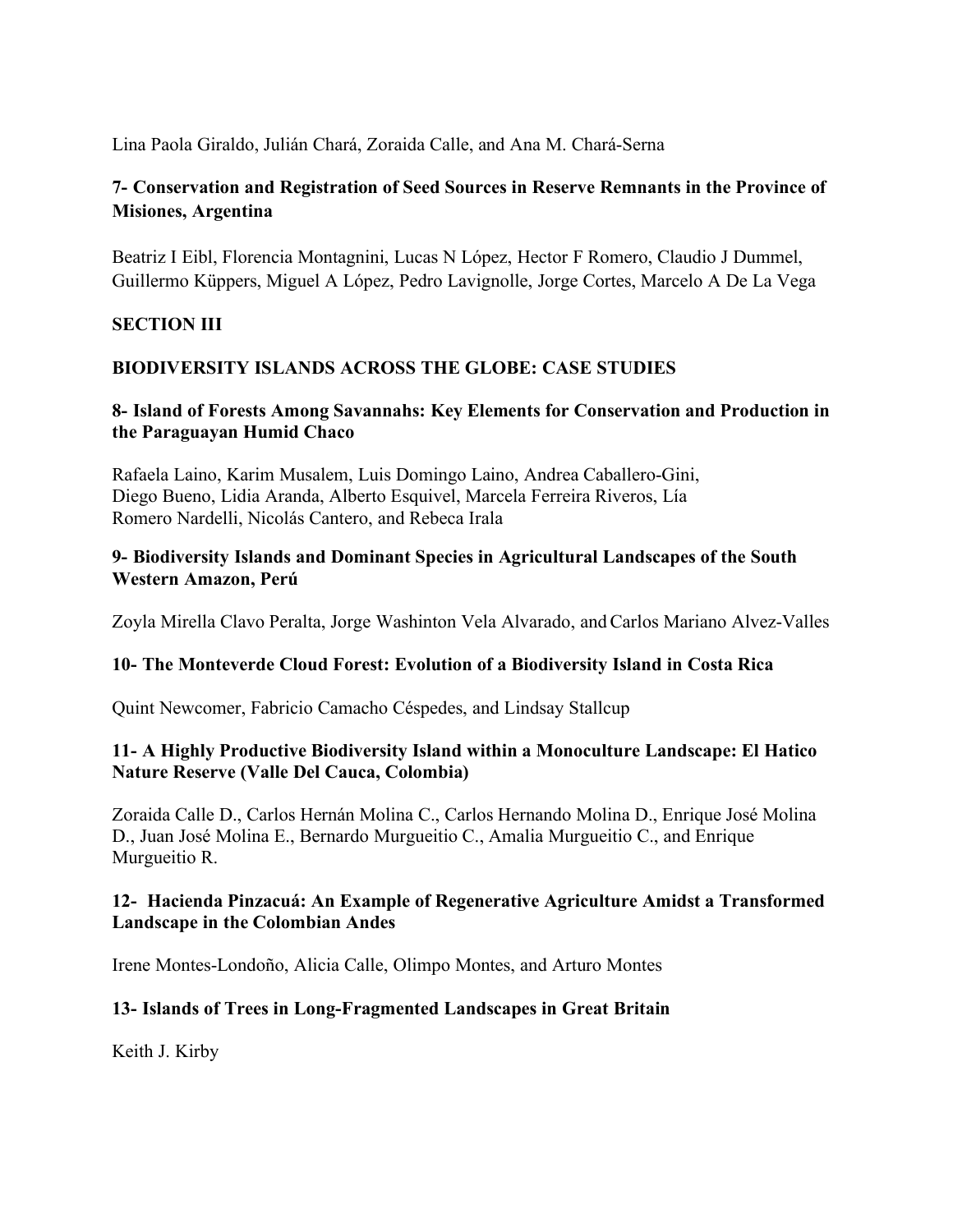#### **14- Natural Landscape of the Pampa Region in Santa Fe Province, Argentina: Environmental Resilience and Opportunity for Changing the Agri-Food Paradigm**

Libertario Hugo González, Germán Neffeng, Victoria Benedetto, Marta Sánchez Miñarro, Andrea García, Ricardo Biasatti, Pablo Rimoldi, Cristian Alesio, Daniel Paiz

## **15- Residential Garden Design for Urban Biodiversity Conservation: Experience from Panamá City, Panama**

Helen R C Negret, Rafael Negret, and Irene Montes-Londoño

## **16- Biodiversity Islands at the World's Southernmost City: Plant, Bird and Insect Conservation in Urban Forests and Peatlands of Ushuaia, Argentina**

Rosina Soler, Julieta Benítez, Francisco Solá, and María Vanessa Lencinas

## **17- Paradise Lot: A Temperate-Climate Urban Agroforestry Biodiversity Island**

Eric Toensmeier

#### **18- Contribution to the Domestication and Conservation of the Genetic Diversity of Two Native Multipurpose Species in the Yabotí Biosphere Reserve, Misiones, Argentina**

Fernando Niella, Patricia Rocha, Ariel M. Tuzinkievicz, Ricardo Buchwies, Cristian Bulman Hartkopf, Peggy Thalmayr, José González, Florencia Montagnini, and Sandra Sharry

## **SECTION IV**

## **SAFEGUARDING THE ENVIRONMENTAL, ECONOMIC, AND SOCIAL BENEFITS OF BIODIVERSITY ISLANDS**

## **19- How Community-Led Action Can Advance the Development of Biodiversity Islands**

Brett Levin

## **20- Priorities, Perspectives and Use of a Community Forest by Surrounding Residents in Mayagüez, Puerto Rico: Protecting the Forest for its Services**

Gabriela M. Morales-Nieves

## **21- Sacred Church Forests in Northern Ethiopia: Biodiversity and Cultural Islands**

Mabel Baez Schon, Carrie L. Woods, Catherine L. Cardelús